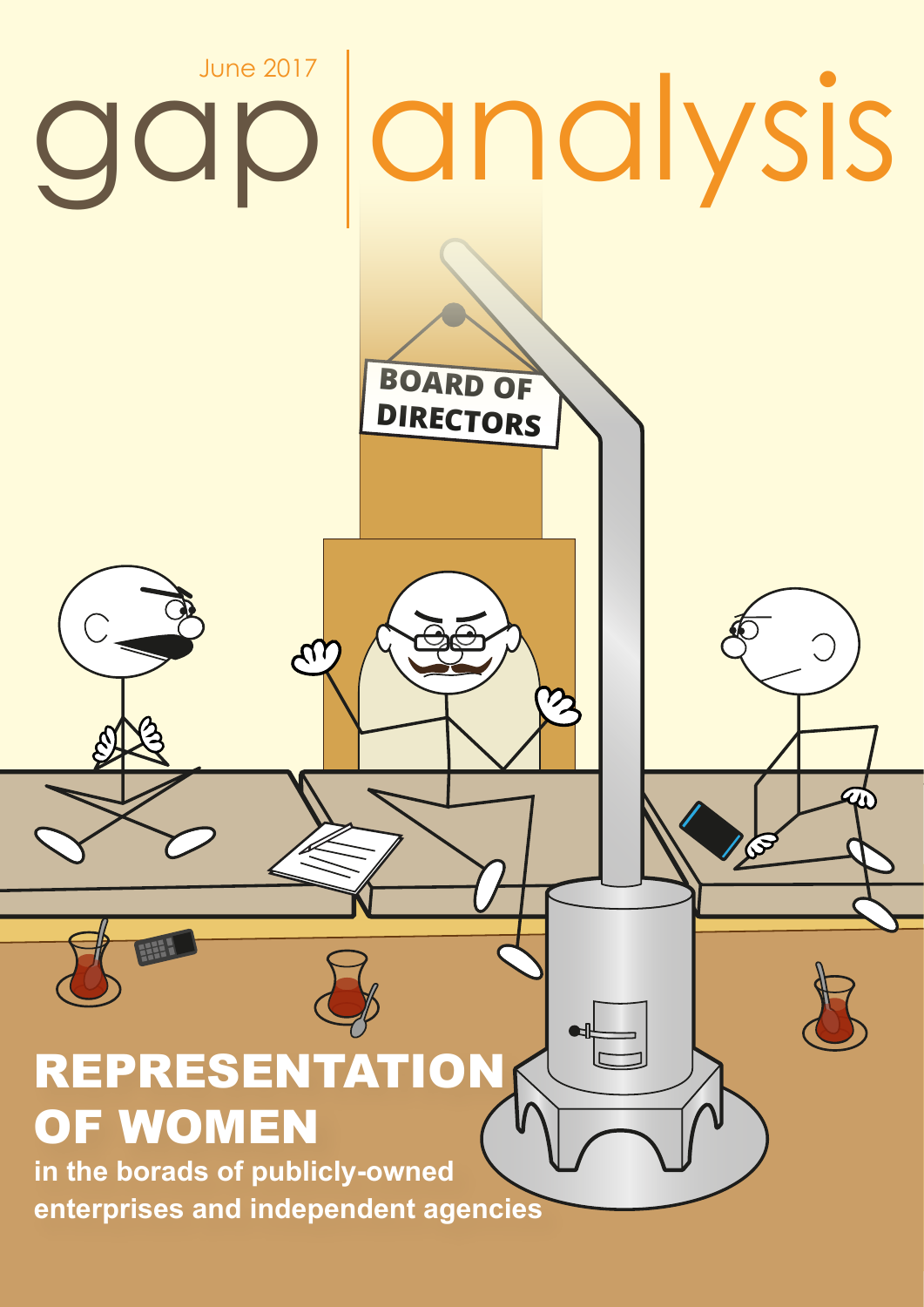This research is enabled through the support of Engagement for Equality - E4E Program, funded by the United States Agency for International Development (USAID) and implemented by the Advocacy Training and Resource Center (ATRC). The content is the responsibility of the GAP Institute and does not necessarily reflect the views or opinions of USAID, the United States Government or ATRC.





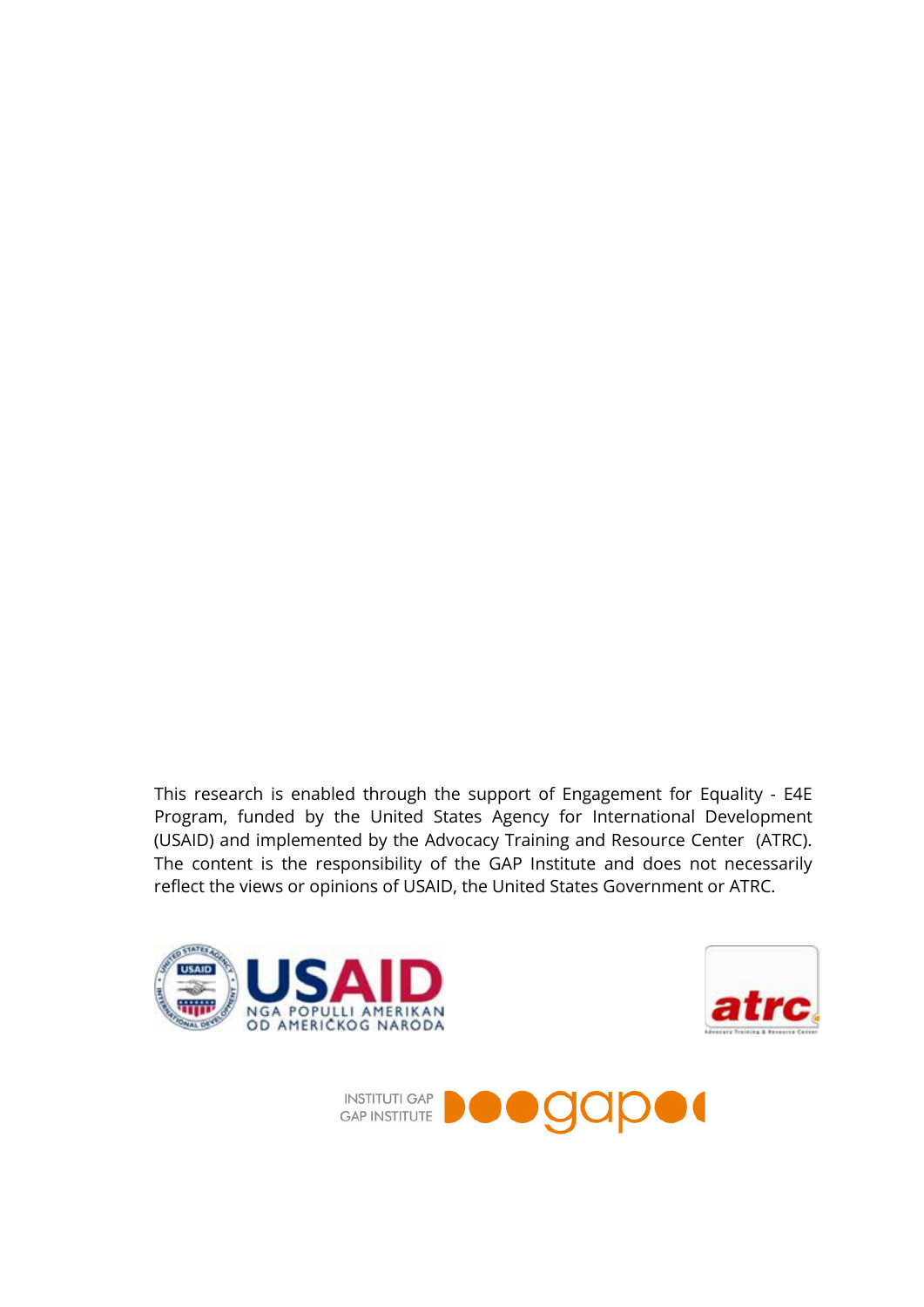

## **Executive Summary**

The representation of women on boards of publicly-owned enterprises and independent institutions and agencies is very low. Of 159 board members in 31 public companies, 135 are men and 24 women. Only five boards are chaired by women. Among 184 board members in 31 independent institutions and agencies, 149 are men and 30 are women, and there are five members, details of whom are unknown. The chairperson's position is exercised in 23 cases by men, in three cases by women and for five other cases it is not known since those boards currently have no chairperson.

Representation of women in managerial positions in publicly-owned enterprises and independent institutions and agencies is very low. Of the 299 managerial positions in publicly-owned enterprises, 252 of them are exercised by men, and only 47 by women. In independent institutions and agencies, out of 24 senior management positions, 19 are exercised by men, and only 5 by women, whereas out of 156 leadership positions, 107 are exercised by men and 49 by women.

Some members of the European Union (EU), such as France, Sweden and Italy, have set up quota for women's representation on boards of publiclyowned enterprises. At EU level, the European Commission's Directive, which sets the target of reaching the quota of 40% for women's representation on boards, has found great support in EU countries, it has been supported by the European Parliament and is now in process of adoption by the EU Council.

Gender diversity also affects the performance of a company. Studies show that the gender diversity of the board has had an impact on a better performance of the company in three aspects: the company's economic performance has increased, the quality of decision-making in the company has increased and the governance performance and ethics within the company have increased.

Kosovo applies quotas for the representation of women in the electoral lists of political parties and in the representation of women in the Assembly of Kosovo as well as municipal assemblies. Quotas have contributed for women to get the deserved space on the electoral lists and legislative institutions. Poll statistics show that since 2007, when the electoral lists were opened, the number of votes for women have increased steadily, and in the 2014 elections, 36% of women have become members of the Assembly without the help of quotas.

Given the low number of women on boards and managerial positions in publicly-owned enterprises and independent institutions, based on examples of EU countries and on the success of quotas on electoral lists, the GAP Institute recommends the application of quotas for representation of women on boards.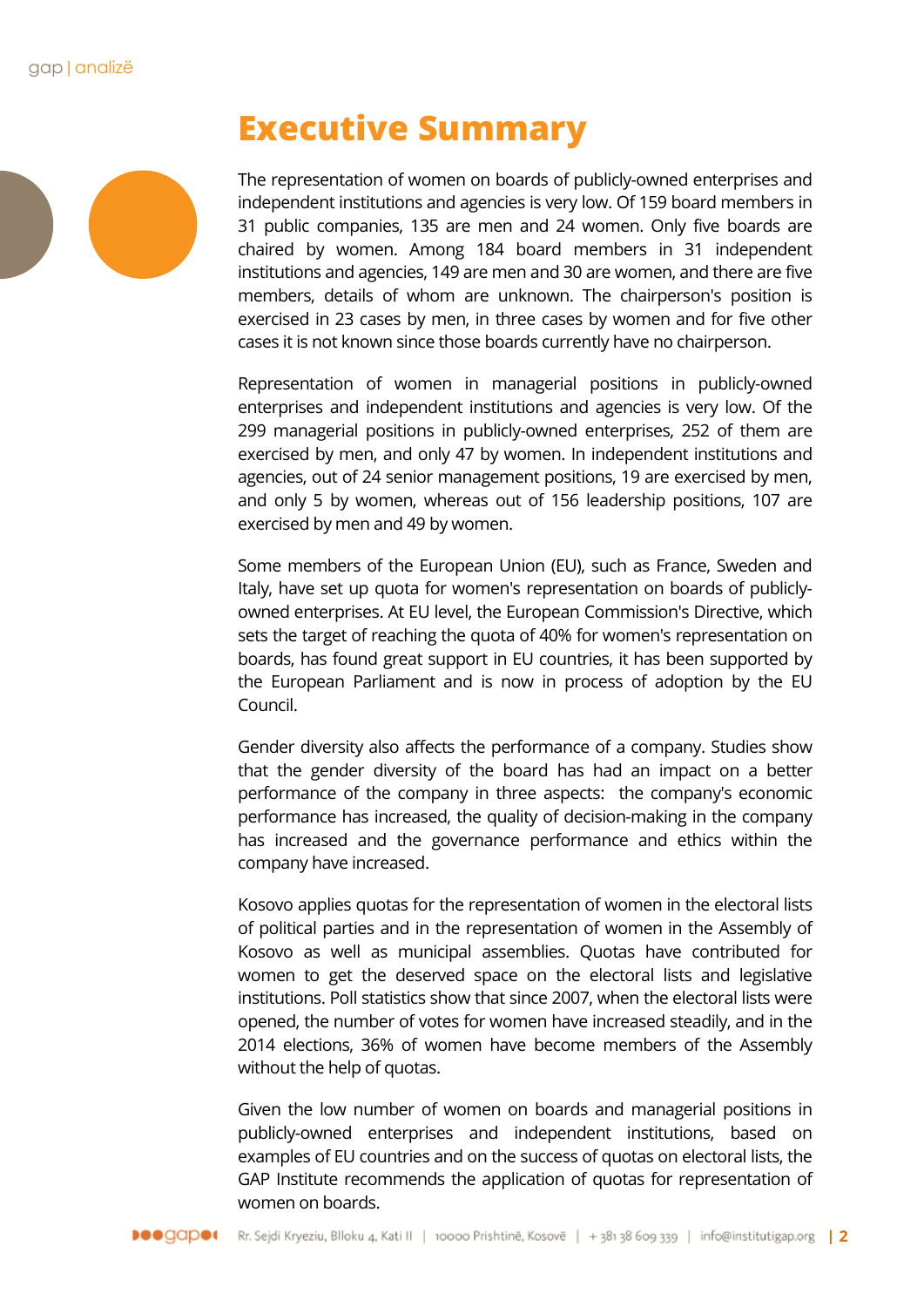

### **Introduction**

Until May 2017, Kosovo has established 31 independent institutions and agencies and 39 publicly-owned enterprises<sup>[1](#page-3-0)</sup>. While the governing structure of publicly-owned enterprises is regulated by Law on Publicly-Owned Enterprises<sup>[2](#page-3-1)</sup>, the governing structure of independent institutions and agencies is regulated by separate laws on establishment of agencies.

The majority of publicly-owned enterprises and independent agencies are governed by boards, as the highest decision-making bodies. Depending on the functions of a publicly-owned enterprise or an independent agency, board members are selected by the government, the municipalities and the Assembly of Kosovo, following an open competitive process. All citizens of Kosovo are encouraged to apply in calls for application for board members, regardless of gender, party affiliation or ethnicity.

However, while recruitment laws and rules do not discriminate on the basis of gender, party affiliation and ethnicity, in practice institutions favor male candidates, candidates associated with ruling political parties, and candidates from the largest community. In February 2016, the Anti-Corruption Agency (ACA) has ascertained that the Government of Kosovo has selected at least 17 board members in violation of the provisions of the Law on Publicly-owned Enterprises, which prevents the selection of board members if within three last years they have held party posts<sup>[3](#page-3-2)</sup>.

This report analyzes the participation of women in the boards of publicly-owned enterprises and independent agencies, the gender structure of the employees in these institutions, and in particular the number of women in managerial positions. Data for this research were obtained directly from independent institutions and agencies as well as publicly-owned enterprises<sup>[4](#page-3-3)</sup>. The findings of this report indicate that

<span id="page-3-3"></span><span id="page-3-2"></span><span id="page-3-1"></span><span id="page-3-0"></span> $4$  Out of all institutions and independent agencies, Constitutional Court of Kosovo and Radio Television of Kosovo did not respond to the GAP Institute for access to data, whereas out of all publicly-owned enterprises, data was not provided by the Publiclyowned Enterprise for Housing ltd. Peja, Waste Company JSKP Standard Mitrovica, Waste



 $1$  There are 38 publicly-owned enterprises according to the Annex presented in Law No. 04/L-111 on Amending and Supplementing the Law No. 03/L-087 on Publicly-owned Enterprises. Source: http://bit.ly/2nLcP53 (last accessed on 22 April 2017). Although not foreseen by the Law on Publicly-owned Enterprises, the Government has also elected the board of Gjakova Airport, which increases the number of POEs to 39.

 $2$  Official Gazette of the Republic of Kosovo. Law No. 03/L-087 on Publicly-owned Enterprises, amended and supplemented by Law No. 05/L-009 and Law No. 04/L-111. Source: http://bit.ly/2nLcP53 (last accessed on 22 April 2017).

<sup>&</sup>lt;sup>3</sup> Anti-Corruption Agency. Opinion given on 15 February 2016. Source: <http://bit.ly/2pWaBRe> (last accessed on 8 May 2017).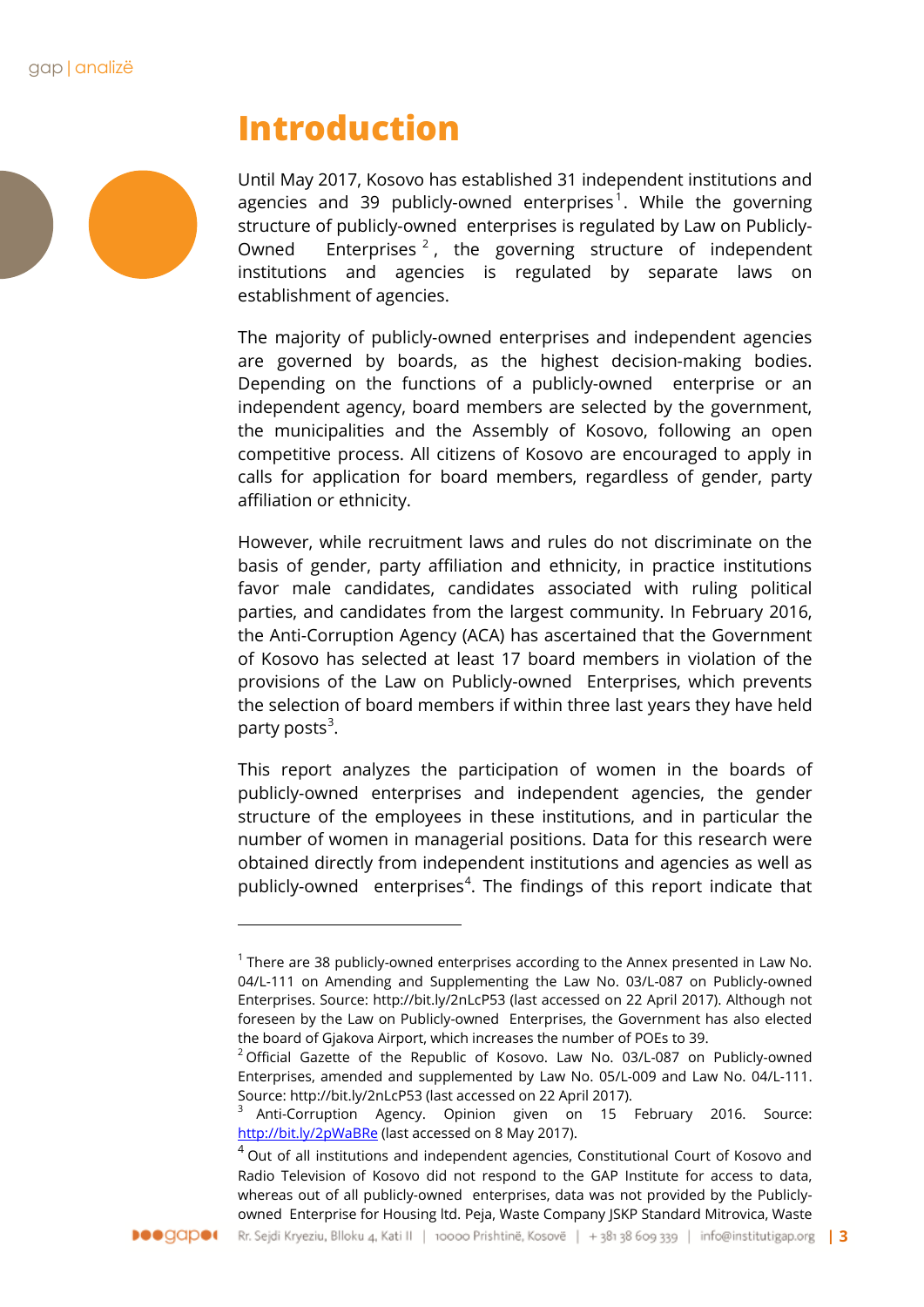institutions that select board members do this based on gender discrimination. Finally, the report provides a comparative overview with other countries regarding the participation of women on boards, and provides concrete recommendations for increasing the number of women on boards of public institution.

## **Boards of publicly-owned enterprises and independent agencies**

### **Boards of publicly-owned enterprises**

The form of publicly-owned enterprises governance is regulated by the Law on Publicly-owned Enterprises. Under this law, all publicly-owned enterprises are organized as joint stock companies. The Board of Directors is the highest governing body of publicly-owned enterprises (POEs). Boards consist of five or seven members who are selected by the shareholders, which may be the government or the municipalities. The selection of board members is carried out by a commission established by the Office of the Secretary General of the Office of the Prime Minister. The Commission then recommends the names for final approval by the government.

Until the declaration of Kosovo's independence on 17 February 2008, publicly-owned enterprises were managed by UNMIK through the Kosovo Trust Agency (predecessor of Kosovo Privatization Agency). The Government of Kosovo for the first time selected members of publiclyowned enterprises boards on 24 December 2008, where selection of board members for a total of 15 different boards was made through 15 separate decisions<sup>[5](#page-4-0)</sup>. In this case, only 4 out of 76 members of government-appointed board members were women, or only 5.3%. Five months later, following the pressures of the International Civil Representative, due to the politicization of boards with members of political parties from the ruling coalition, the government was forced to replace some of the board members $6$ .

Most of the boards were extended their mandate by a government decision until January 2015, when the new government after the June 2014 elections opened a competition announcement for board members of 15 public companies. In this case, 1,814 people applied for

-

Company JSKP Standard Zvecan, Water and Waste Company Ibri Zubin Potok and Water Supply and Waste Company 24 November Leposaviq.

<span id="page-4-0"></span><sup>&</sup>lt;sup>5</sup> Government of the Republic of Kosovo. Decisions of the 48th meeting, dated 24 December 2008. Source: http://bit.ly/1vbbkFC (last accessed on 8 May 2017).

<span id="page-4-1"></span> $6$  For this see the report of the GAP Institute. GAP Monitor, April 2009. Source: <http://bit.ly/2qhwsDP> (last accessed on 8 May 2017).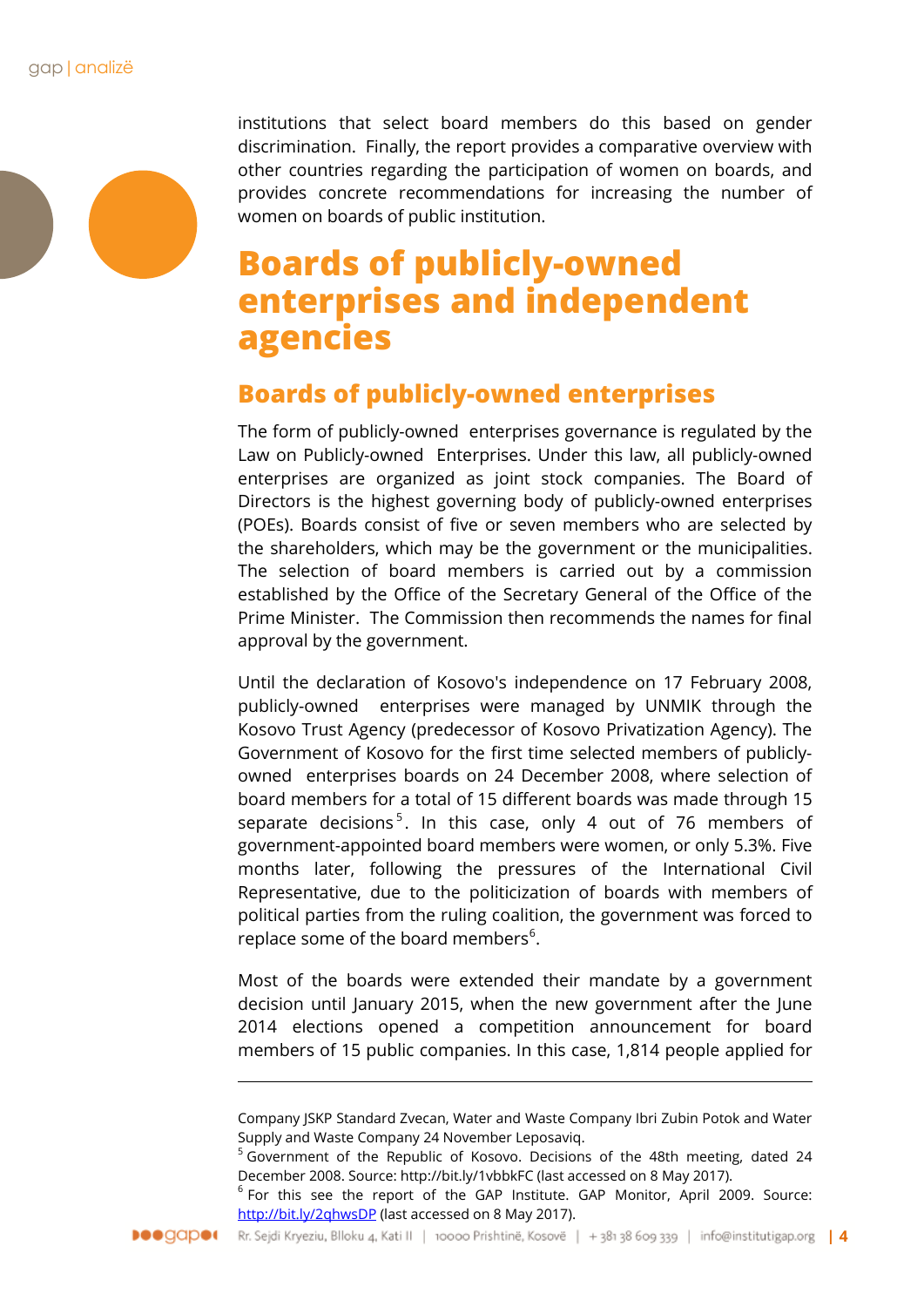

88 board member vacant positions. Out of 14 interviewing committees for the selection of board members, with seven members each, only in two commissions there was a female interviewer, meaning that 98% of the interviewing panels were made up of men.

Following the interviews, the Secretary General preceded the names of 197 candidates for approval to the government, with only 17 of them being women. By the end of 2015, the government selected 82 board members, among them only ten women.



**GRAPH NO.1:** NUMBER OF MEN AND WOMEN IN BOARDS OF PUBLICLY-OWNED ENTERPRISES

Regarding the gender of the chairperson of the board, excluding two public companies that currently have no chairperson, in 24 enterprises chairpersons of boards are men and only in five companies, board chairpersons are women.



**GRAPH NO. 2:** NUMBER OF MEN AND WOMEN IN THE POSITION OF CHAIRPERSONS IN PUBLICLY-OWNED ENTERPRISES BOARDS

### **Boards of institutions and independent agencies**

The independent agencies established by the Assembly of Kosovo are established based on Article 142 of the Constitution of Kosovo. In this research we have included 31 independent institutions and agencies, as not all institutions under the Kosovo Assembly are agencies.

For example, this group includes the Kosovo Prosecutorial Council, Radio Television of Kosovo and even the Constitutional Court, which are

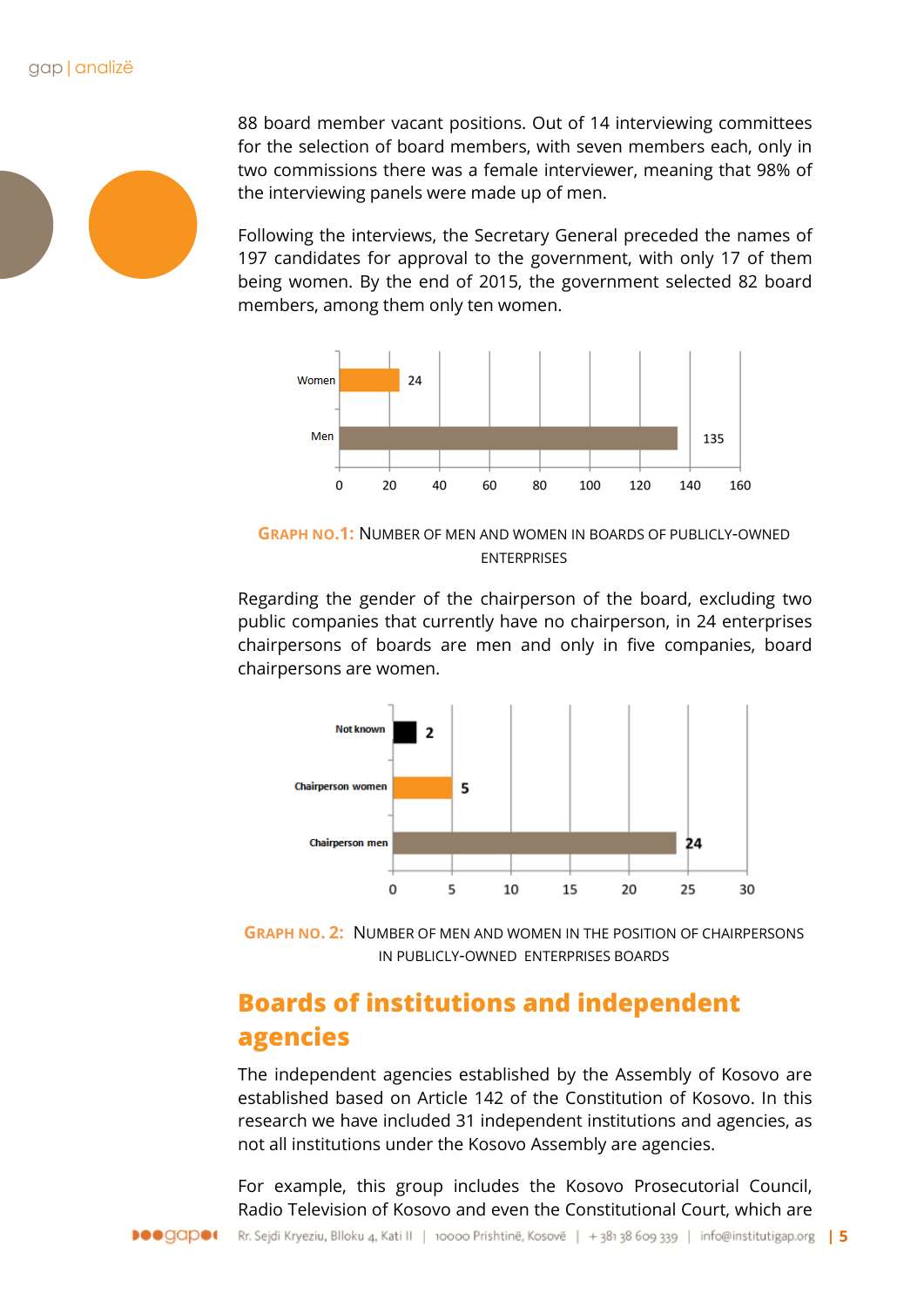not established based on Article 142. For this reason, this group has been referred to as independent institutions and agencies. This section deals with gender representation in the boards of these independent institutions and agencies.

Independent institutions and agencies are mainly governed by collegial bodies, which are known by different names such as board, commission, committee, panel, but essentially are bodies comprised of more than one or two persons and the decision-making for the institution/agency is competence of the members of this body. Of the 31 institutions and agencies involved in the research, only six have no boards<sup>[7](#page-6-0)</sup>. There is no single legal framework that regulates the composition and organization of both the board and the rest of the institution (organizational levels), the selection of members and the duration of the mandate for independent institutions and agencies. However, with some exception $^8$  $^8$ , each institution is established by a special law and none of the laws establishing them has any provision on the level of women representation either at the board level or at the administrative level.

The number of the board members of these institutions and agencies is different and ranges from at least three, for example the Public Procurement Regulatory Commission (PPRC), to 13, for example the Kosovo Prosecutorial Council (KPC). The mandate of members in some cases is set, for example, four to five years with a possibility of reselection for only one more mandate, whereas in others the duration of the mandate differs between members, and likewise the possibility of renewing the mandate is not set. Moreover, the competences for proposing and selecting members on boards are divided between the government and the assembly. In some cases, the government proposes board members as a package and the assembly approves it, as is the case with the Kosovo Competition Authority (KCA), where the KCA committee (or board) is proposed by the government and is approved by the assembly $9$ . On the other hand, members of the Independent Oversight Board for Civil Service (IOBCS) are selected through an open competition by the assembly, are assessed by the relevant parliamentary committee and finally voted in plenary session.

<span id="page-6-0"></span> $7$  Anti-Corruption Agency (AMK), Memorial Complex Management Agency (AMKM), Kosovo Environmental Protection Agency (AMKM), Water and Waste Regulatory Authority (ARRU), The Ombudsperson Institution and the Office of the Auditor General are institutions or agencies that are led by individual bodies.

<span id="page-6-1"></span><sup>&</sup>lt;sup>8</sup> For example: The Public Procurement Regulatory Commission (PPRC) and the Procurement Review Body (PRB) are established based on the Procurement Law, then the Central Election Commission (CEC) and the Election Complaints and Appeals Panel are established based on the Law on General Elections, etc.

<span id="page-6-2"></span><sup>&</sup>lt;sup>9</sup> Even if the Assembly does not express the readiness for their approval of this issue in the first session, the same names continue to be casted for voting in the Assembly until one day the whole board receives the consent of the Assembly.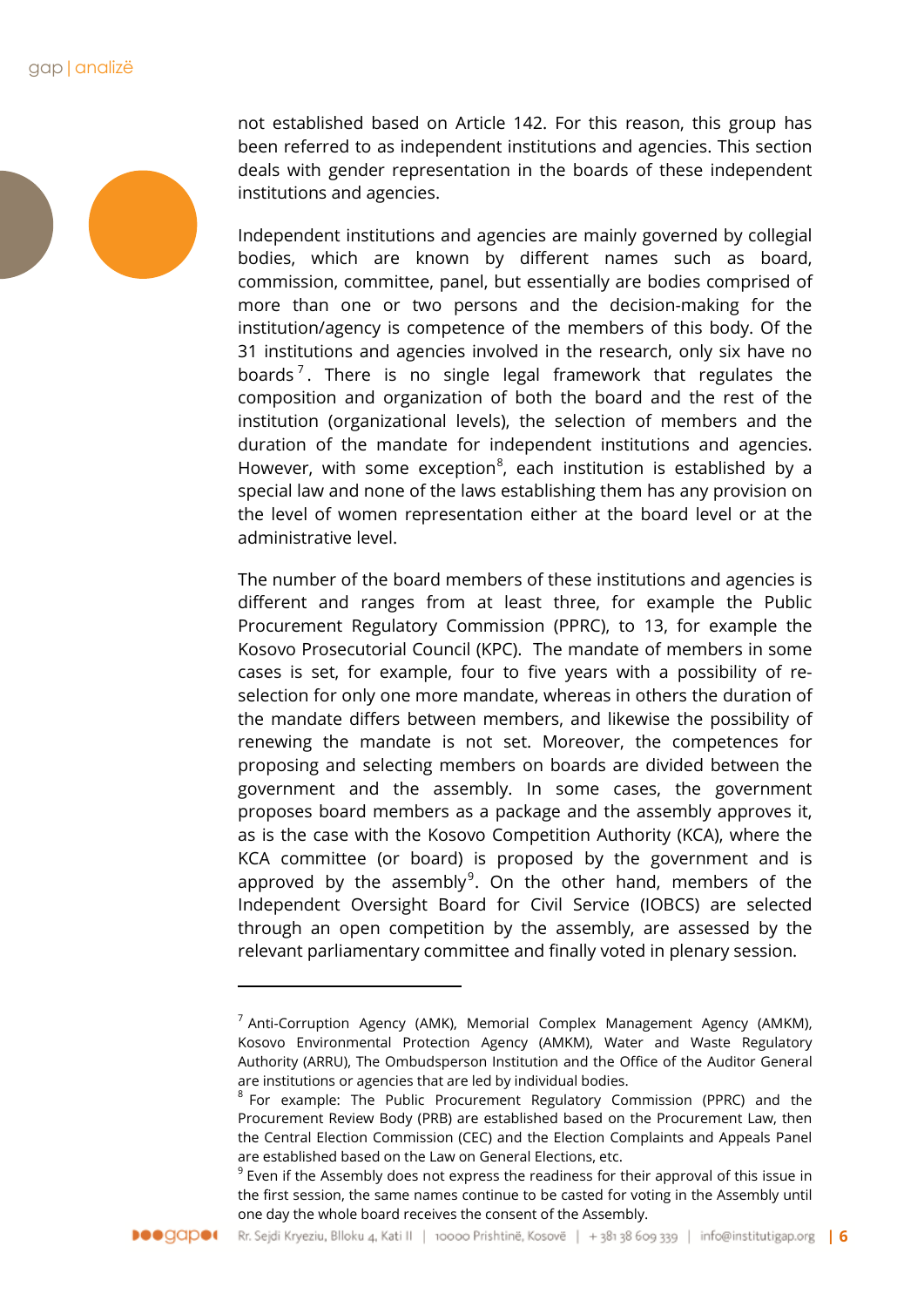

In total, 31 independent institutions and agencies involved in this research, have 184 board members and each board has one chairperson who is selected from among the board members. Of these 184 members, 149 (80.9%) are men and only 30 (16.3%) are women. For five other members there is no information as at the time of the research, the Kosovo Property Comparison and Verification Agency (successor of the Kosovo Property Agency) does not have a completed board (three are men out of total five) and the Academy of Justice (successor of the Kosovo Judicial Institute) at this time has only three men out of six total members.



**GRAPH NO. 3:** DISTRIBUTION OF 184 MEMBERS OF BOARDS IN 31 INDEPENDENT INSTITUTIONS AND AGENCIES

As far as the board chairperson is concerned, in 23 cases this position is exercised by men, while only three boards are chaired by women<sup>10</sup>. Three collegial bodies chaired by women are: The Central Election Commission (CEC), the Election Complaints and Appeals Panel (ECAP) and the Constitutional Court of Kosovo.



**GRAPH NO. 4:** DIVISION OF 31 POSITIONS OF THE CHAIRMAN OF BOARDS IN 26 INDEPENDENT INSTITUTIONS AND AGENCIES

# **Women in managerial positions**

### **Publicly-owned enterprises**

1

<span id="page-7-0"></span>**Deegaper** 

Publicly-owned enterprises have a relatively large number of employees and position titles. Publicly-owned enterprises are not part of the Law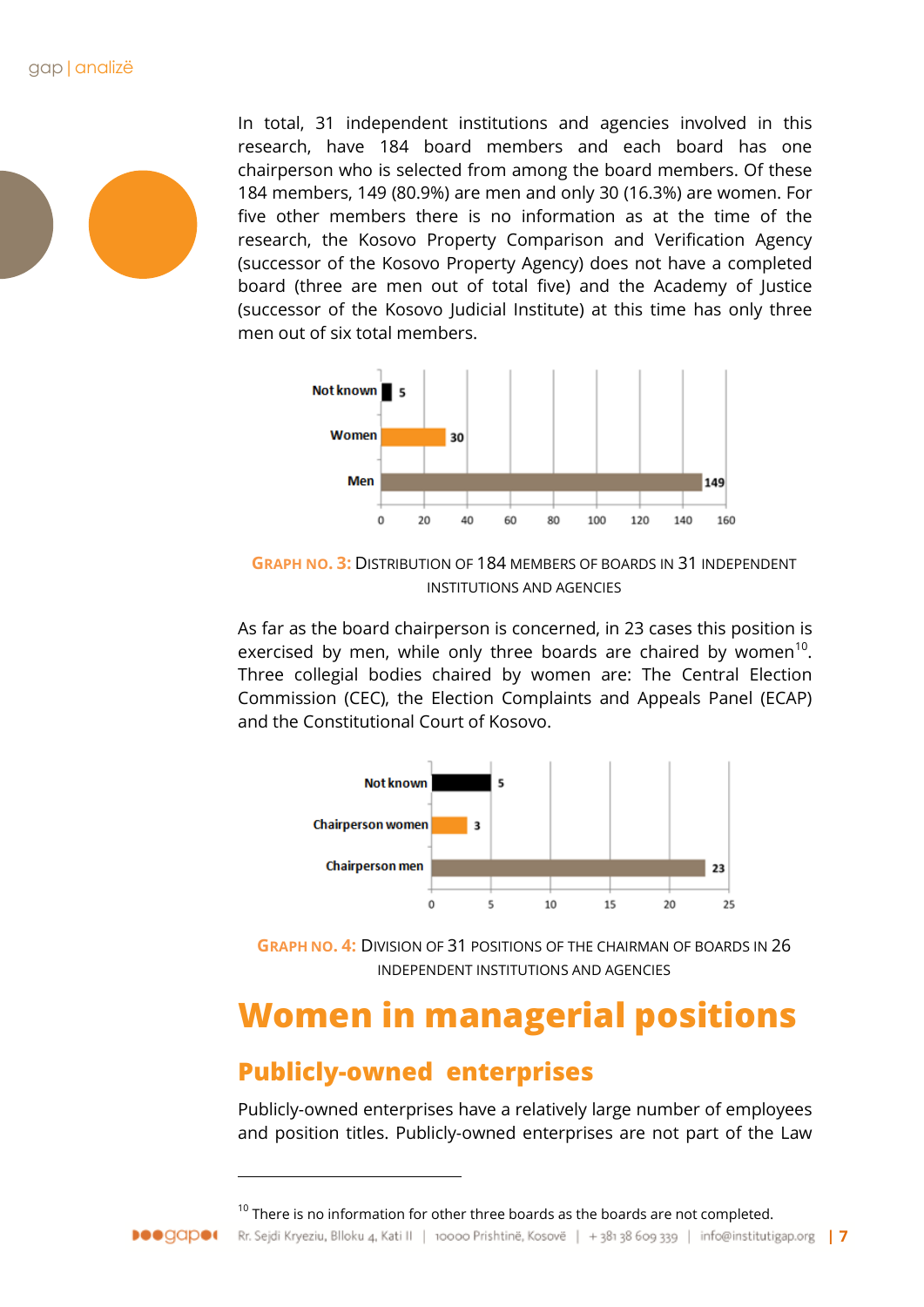

on Civil Service and their employees are not civil servants. Consequently, employees in publicly-owned enterprises cannot be grouped by following the logic of functional categories as in the case of most independent agencies that apply the Law on Civil Service.

According to the data that 31 publicly-owned enterprises have provided us, there are a total of 5,042 employees with different job titles. We have focused only on managerial positions, such as: directors, heads, managers, leaders, etc., in order to see the gender representation.

The table below shows that out of 5,042 employees in publicly-owned enterprises there are 299 managerial positions, out of which 252 are exercised by men and only 47 by women.

**TABLE NO. 1:** MEN AND WOMEN IN MANAGERIAL POSITIONS IN PUBLICLY-OWNED **ENTERPRISES** 

| <b>Position</b>        | М   | F                 | <b>Total</b> |
|------------------------|-----|-------------------|--------------|
| <b>Director</b>        | 21  | 5                 | 26           |
| <b>Head</b>            | 114 | $12 \overline{ }$ | 126          |
| <b>Manager</b>         | 69  | 19                | 88           |
| Leader                 | 12  | Δ                 | 16           |
| <b>Secretary</b>       | 14  |                   | 21           |
| <b>Supervisor</b>      | 3   |                   | 3            |
| <b>Chief executive</b> | 19  |                   | 19           |
| Total                  | 252 | רו                | 299          |

Based on these data, it is evident that women are underrepresented in managerial positions in publicly-owned enterprises.

### **Independent agencies**

Apart from the low participation of women in the boards of independent institutions and agencies, they are also underrepresented in managerial positions. Based on the data sent by these institutions, the GAP Institute has grouped all positions divided into two categories according to the Law on Civil Service<sup>[11](#page-8-0)</sup>.

Accordingly, two categories within which fall the managerial (or governing) positions are: senior management level and management level. For the sake of clarity, below we have given in brief the positions and features of the positions for these two categories.

<span id="page-8-0"></span> $11$  There is no information for other three boards as the boards are not completed.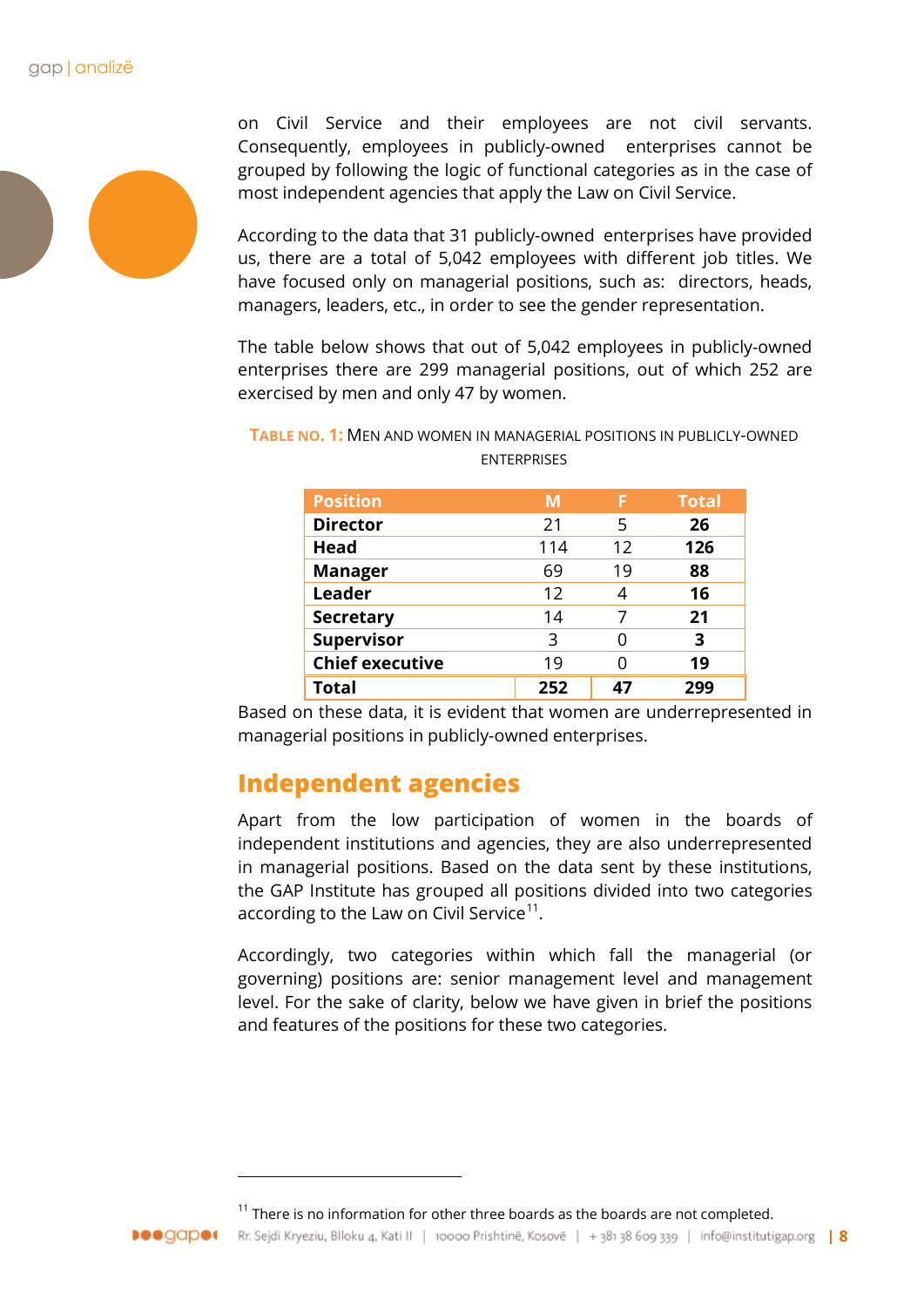

#### **TABLE NO. 2:** MANAGERIAL POSITIONS BASED ON THE TWO FUNCTIONAL CATEGORIES IN INDEPENDENT INSTITUTIONS AND AGENCIES

| <b>Functional</b><br>categories      | <b>Jobs within this category</b>                                                                                                                                                 | <b>Description of the</b><br>category                                                                                      |
|--------------------------------------|----------------------------------------------------------------------------------------------------------------------------------------------------------------------------------|----------------------------------------------------------------------------------------------------------------------------|
| <b>Senior</b><br>managerial<br>level | Secretary General of the<br>Assembly, the Presidency, the<br>Office of the Prime Minister, the<br>Ministry, the General Director of<br>the Assembly or the Government<br>Agency. | It is the chief position for<br>the overall administrative<br>management of the<br>institution                             |
| <b>Managerial</b><br>level           | Director of the Department,<br>Deputy Director of the<br>Department, Head of the Agency<br>Directorate within the Ministry,<br>Head of Division and Leader of the<br>Sector.     | It is the chief position for<br>managing and<br>coordinating work in a<br>particular field of an<br>institution's activity |

Of the 31 independent institutions and agencies involved in this research, only four of them do not apply the Law on Civil Service and consequently classification of positions based on the two categories above was impossible. These are: Central Bank of Kosovo (CBK), Radio Television of Kosovo (RTK), Energy Regulatory Office (ERO) and Pension Savings Trust.

In 27 institutions and other agencies, based on the classification of positions by categories above, there are 24 senior managerial positions and 156 managerial positions. Out of 24 senior managerial level positions, 19 are exercised by men and five by women, whereas out of 156 managerial level positions, 107 are exercised by men and 49 by women.



**GRAPH NO. 5:** SENIOR MANAGERIAL LEVEL AND MANAGERIAL LEVEL POSITIONS IN INDEPENDENT INSTITUTIONS AND AGENCIES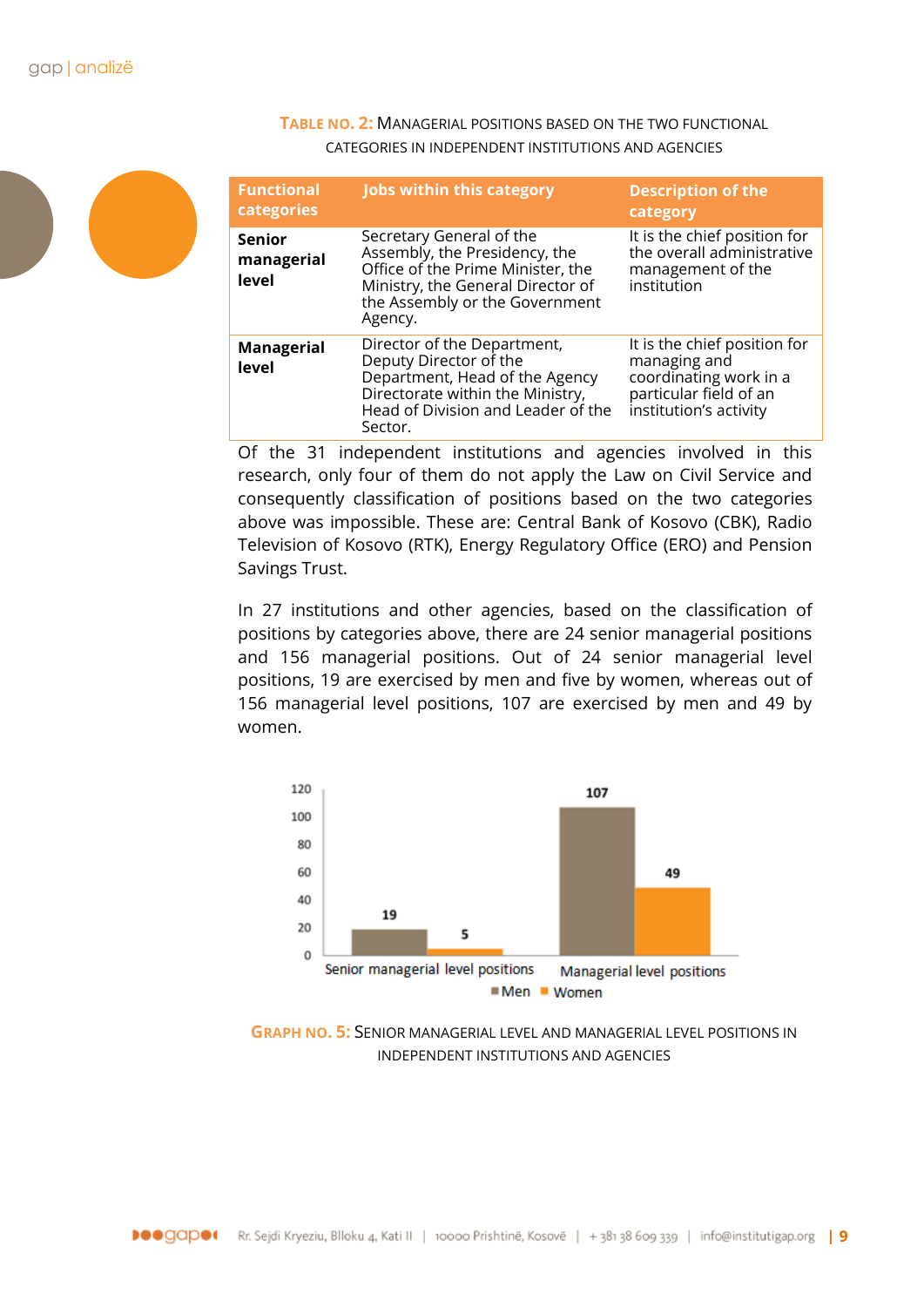# **Representation of women on boards of EU public companies**

Representation of women in boards and public companies is a good practice that has developed over time in many of the European Union (EU) countries. According to the EU data regarding the representation of women and men in decision-making<sup>[12](#page-10-0)</sup>, in 2016 the average participation rate of women on the boards of the largest companies in the EU was 23.3%. This figure has increased significantly if compared to 2010, when it was only 11.9%. However, at EU level it has been assessed that this is not sufficient and legal and non-legal initiatives have been taken to increase participation of women in boards of public companies.

In 2010, the European Commission (EC) issued the Strategy for Equality between Women and Men 2010-2015 $13$ , placing this issue as a part of its agenda and at the same time the agenda of member states. Then, in 2011, the EC had asked companies to establish internal rules to increase the representation of women on boards of public companies. However, after one year it was assessed that the results were not very satisfying and this had pushed the EC to find a solution to this issue through legal measures, namely through the drafting of a directive which was proposed in 2012<sup>14</sup>. Although this directive has not yet entered into force, it has found support from the European Parliament (EP) in November 2013, and is also supported by most EU member states and now is being discussed at the EU Council.

The directive does not propose a uniform way that should be followed by all Member States, leaving each country to decide on the best approach, depending on its legal tradition. What the directive proposes is a measure (objective) of 40% representation of women in the boards of publicly-owned enterprises to be reached by 2028. Although the Directive is not yet in force, it is interesting to see in what way many of the EU Member States have implemented various measures to increase women's participation on boards of public companies. Those with the highest percentage of representation have mostly set a quota and have issued a regulation or code where the rule of representation has been encoded. Following the adoption of the directive in the future, states that have been most successful and those behind in regards to the representation of women on boards of public companies, will adopt measures in line with the Directive and the 40% objective.

<span id="page-10-2"></span><span id="page-10-1"></span><span id="page-10-0"></span><sup>14</sup> COM (2012) 614 final: http://bit.ly/18Zfvjt (last accessed on 19 May 2017)



 $12$  European Institute for Gender Equality, Gender Statistics Database: http://bit.ly/2qR26bu (last accessed on 19 May 2017)

<sup>&</sup>lt;sup>13</sup> European Commission, Strategy for Equality between Women and Men 2010- 2015: http://bit.ly/2hMsCLT (last accessed on 19 May 2017)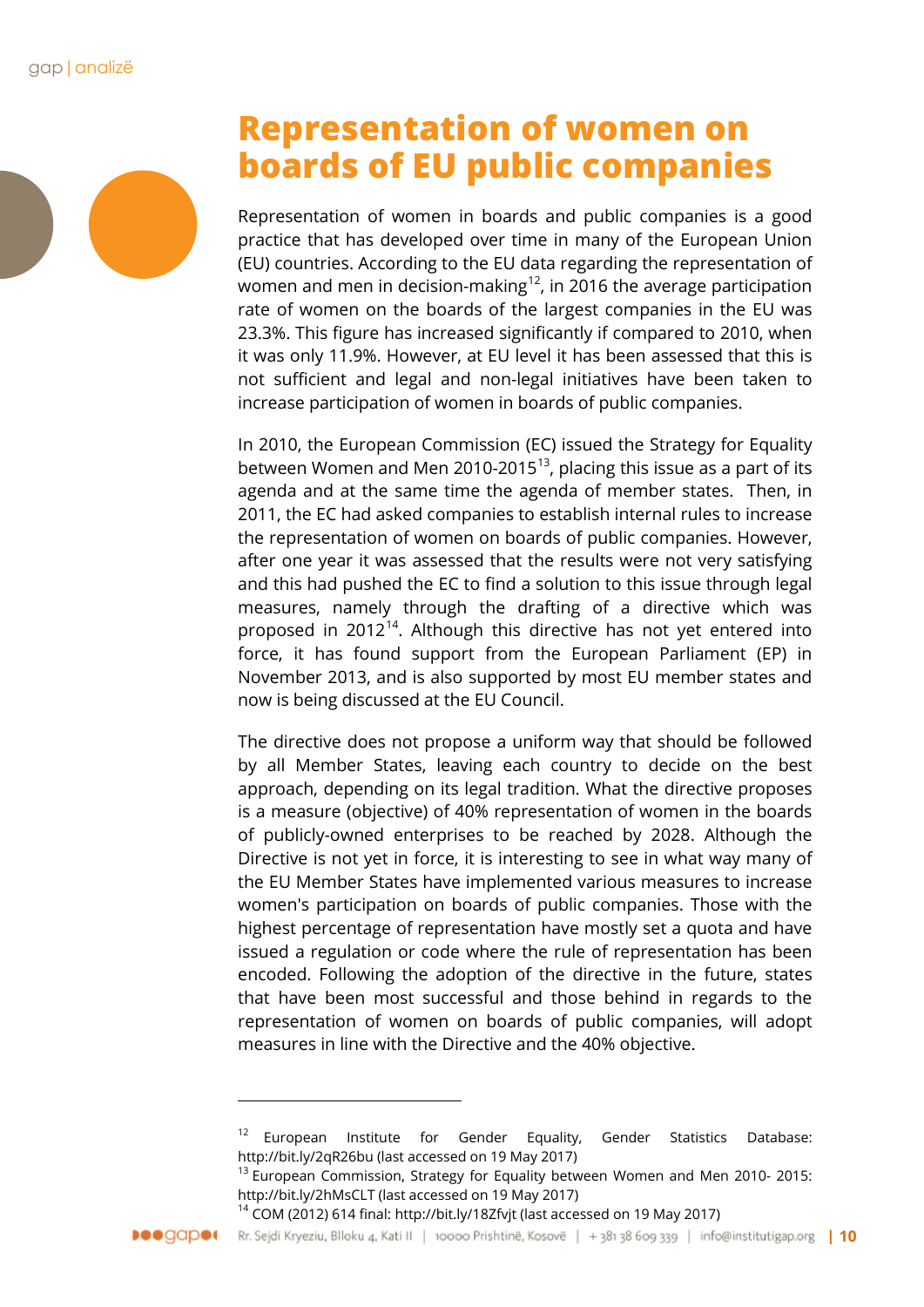

Of the 28 Member States of the EU, countries like Sweden, Italy, Finland and the Netherlands have achieved the highest rate of representation of women on boards of public companies in comparison to other countries. The common feature of these countries is that most have set quotas and written rules for achieving the objective. The table below presents these states and the rule based on which the objective or quotas are set. As shown in the table, states have set different quotas. However, these will all be unified with the adoption and entry into force of the Directive, when the 40% quota will be common for all countries.

**TABLE NO. 3:** PARTICIPATION OF WOMEN ON PUBLIC COMPANY BOARDS, QUOTA AND MEASURES TO ACHIEVE THE OBJECTIVE OF 40% IN 10 COUNTRIES OF THE EU<sup>[15](#page-11-0)</sup>

| <b>Country</b>     | <b>Participation of</b> | Quota | <b>Measures to achieve the</b>    |
|--------------------|-------------------------|-------|-----------------------------------|
|                    | women on                |       | quota                             |
|                    | <b>boards</b>           |       |                                   |
| <b>France</b>      | 37.1%                   | 40%   | Law                               |
| Sweden             | 36.1%                   | X     | Corporate Governance Code         |
| <b>Italy</b>       | 30%                     | 33%   | Law                               |
| The                | 28.1%                   | 30%   | Corporate Governance Code         |
| <b>Netherlands</b> |                         |       |                                   |
| <b>Finland</b>     | 27.9%                   | X     | Corporate Governance Code         |
| Latvia             | 27.7%                   | X     | Yes                               |
| Germany            | 27.2%                   | 30%   | Yes                               |
| <b>United</b>      | 27.1%                   | X     | Corporate Governance Code         |
| Kingdom            |                         |       |                                   |
| <b>Denmark</b>     | 27%                     | X     | Yes                               |
| <b>Belgium</b>     | 26.6%                   | 33%   | Corporate Governance Code         |
| Slovenia           | 23.9%                   | X     | Regulation on public<br>companies |

## **Performance of boards with balanced gender composition**

As the boards of public companies in Kosovo have a very low representation of women and as a consequence there are no studies on the effect on companies with board gender diversity, the following section deals with this issue based on international studies. The effect of gender diversity on boards of public companies is mainly based on economic arguments as well as other arguments. Various studies have concluded that gender diversity in a company has been the driving force for a better performance of the company and that higher gender diversity on corporate boards has the potential to increase the company's economic performance.

-

<span id="page-11-0"></span> $15$  European Commission, Gender balance on corporate boards, fact sheet, July 2016: <http://bit.ly/2pVMY7y> (last accessed on 22 May 2017)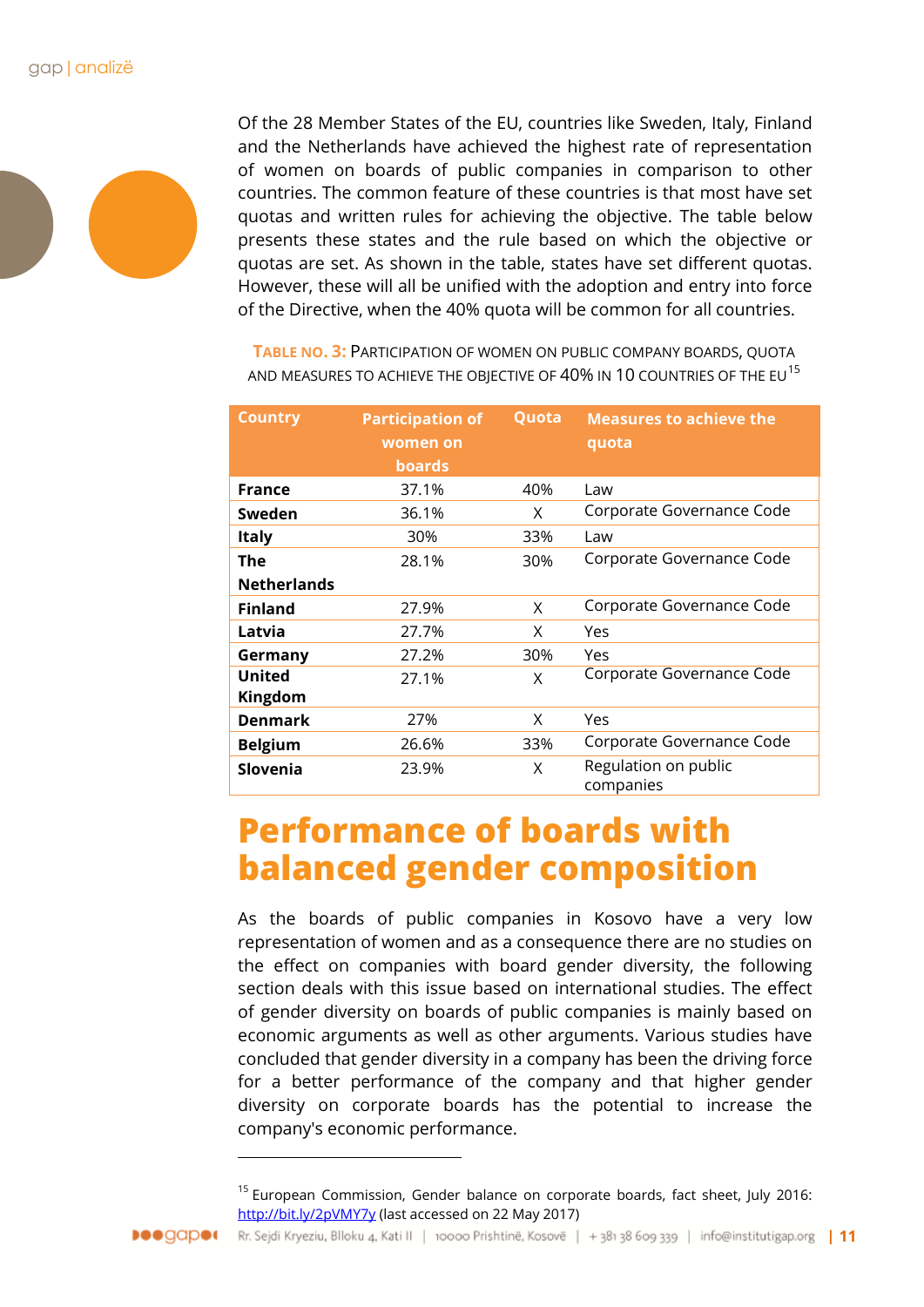

Arguments used to support the hypothesis of the effect of gender diversity on boards in the company's success are:

- **1.** The company's performance has increased;
- **2.** There was a better quality in decision making;
- **3.** The performance of governance and ethics within the company was raised $16$ .

According to the study by McKinsey<sup>[17](#page-12-1)</sup> consulting firm, companies with gender diversity, especially on the board level, have shown an increase in organizational and financial performance over the years. A similar conclusion was also made by the Catalyst organization through the 'Bottom Line' study of 2007 that measured the financial performance, based on several indicators and in a grouping of 520 companies, and concluded that companies with gender diversity on the boards did have better financial performance than those without gender participation in their boards $18$ .

### **The impact of quotas on increasing the representation of women in the Assembly of Kosovo**

In order to increase the representation of women in national parliaments, in 1995, the UNDP had suggested that all countries should try to reach a minimum of 30% of women's representation in their parliaments<sup>[19](#page-12-3)</sup>.

In Kosovo, women's representation quota of 30% has been applied since the first national elections held on 17 November 2001. This quota obliges political parties to nominate 30% women in their total lists of candidates for the Assembly of Kosovo. Some countries apply quotas only on the lists of political parties and not in the election for parliament, as this is left to the choice of the voters. In Kosovo, the binding quota is valid both for party lists and for representation in the Assembly.

<span id="page-12-0"></span> $16$  These arguments are derived from the studies of organizations such as: international consultant firm McKinsey, the non-profit organization Catalyst with a mission to increase women's participation in employment and the Deloitte. The Deloitte study on corporate governance focusing on "Women on boards: a global perspective "16 includes all countries in the world divided into three major regions: the Asia and Pacific region, the North and South America region, and the third region, Europe, the Middle East and East Africa.

 $17$  McKinsey & Company, Women Matter 2016 – reinventing the workplace to unlock the potential of gender diversity:<http://bit.ly/2hZrX89> (last accessed on 18 May 2017)

<span id="page-12-3"></span><span id="page-12-2"></span><span id="page-12-1"></span> $18$  Catalyst, the Bottom Line: corporate performance and women's representation on boards[: http://bit.ly/1PozcWm](http://bit.ly/1PozcWm)

<sup>&</sup>lt;sup>19</sup> Joni Lovenduski. Women and Politics: Minority representation or critical mass? Parliamentary Affairs. Vol.54, pg.744.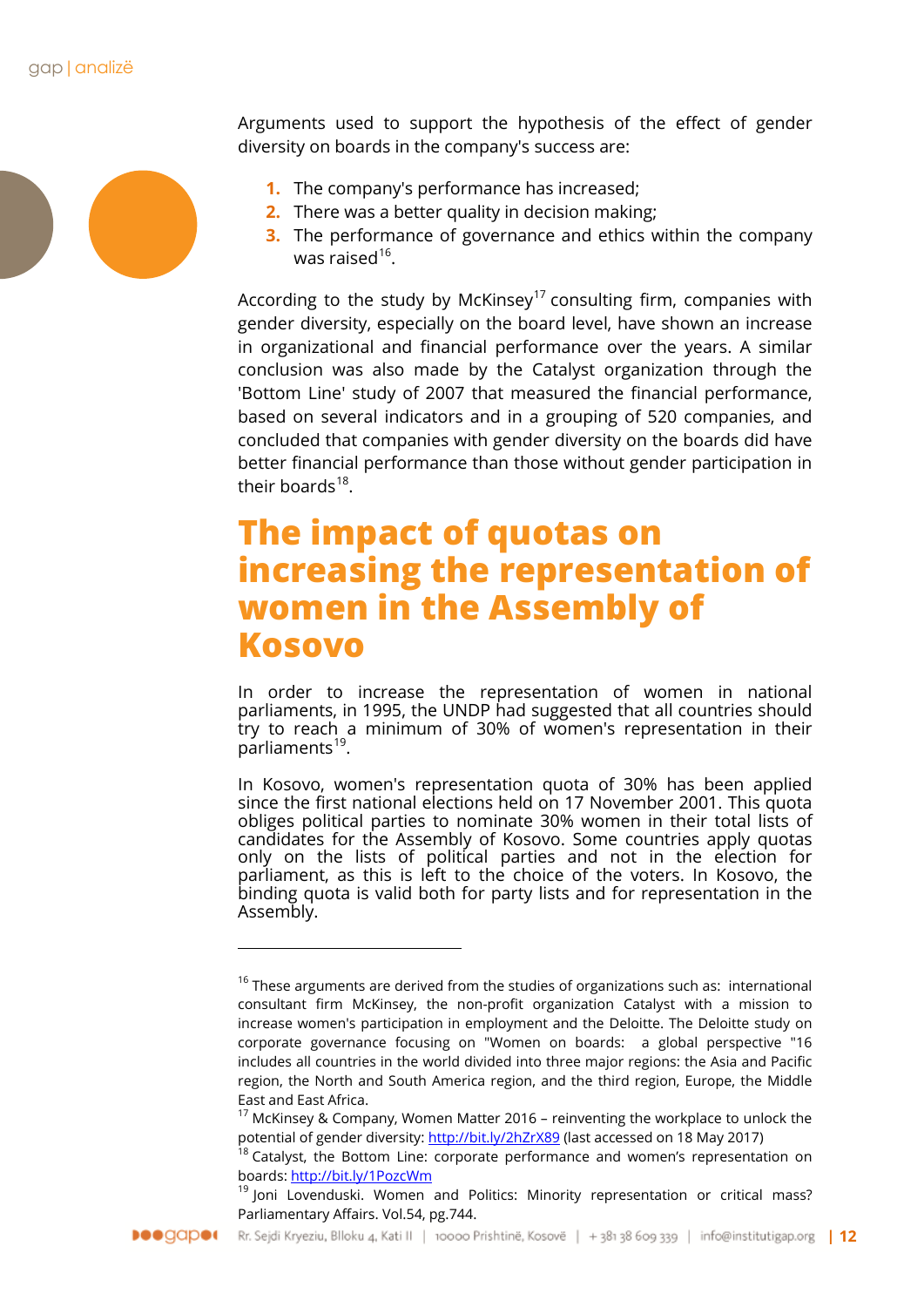In the first two elections for the Kosovo Assembly, when the closed lists were applied, it was not clear as to how much were women voted, as the vote was given only to the party and based on the total number of votes won by a given political party, it reserved places for women. However, with the change of the law on elections and the opening of lists since the 2007 parliamentary elections, it is possible to calculate exactly as to how many women represented in the Kosovo Assembly are there thanks to quotas.

The data show that quotas have contributed in women being voted more and more in parliamentary elections. In the third legislation emerged after the 2007 elections, out of the 37 women represented in the Kosovo Assembly, 29.7% of them had won their seats without the help of quotas; in the fourth legislation emerged from the December 2010 elections, out of 40 women in the Kosovo Assembly, 35% of them were part of the Assembly without help of the quota; whereas in the fifth legislation emerged from the June 2014 elections, out of 39 women parliamentarian, 36% of them were part of the assembly without the help of quotas.



**GRAPH NO.6:** IMPACT OF QUOTAS IN WOMEN'S REPRESENTATION IN THE ASSEMBLY

These data show that quotas have given women the space to compete equally with men in parliamentary elections, and voters are increasingly convinced that women should be seen as equal in electoral competitions and political representation.

Similarly, quotes on boards of publicly-owned enterprises may also contribute to equal opportunities for women, and after a period of time for women to gain experience in running publicly-owned enterprises and independent agencies. This would enable them to compete on equal grounds with men.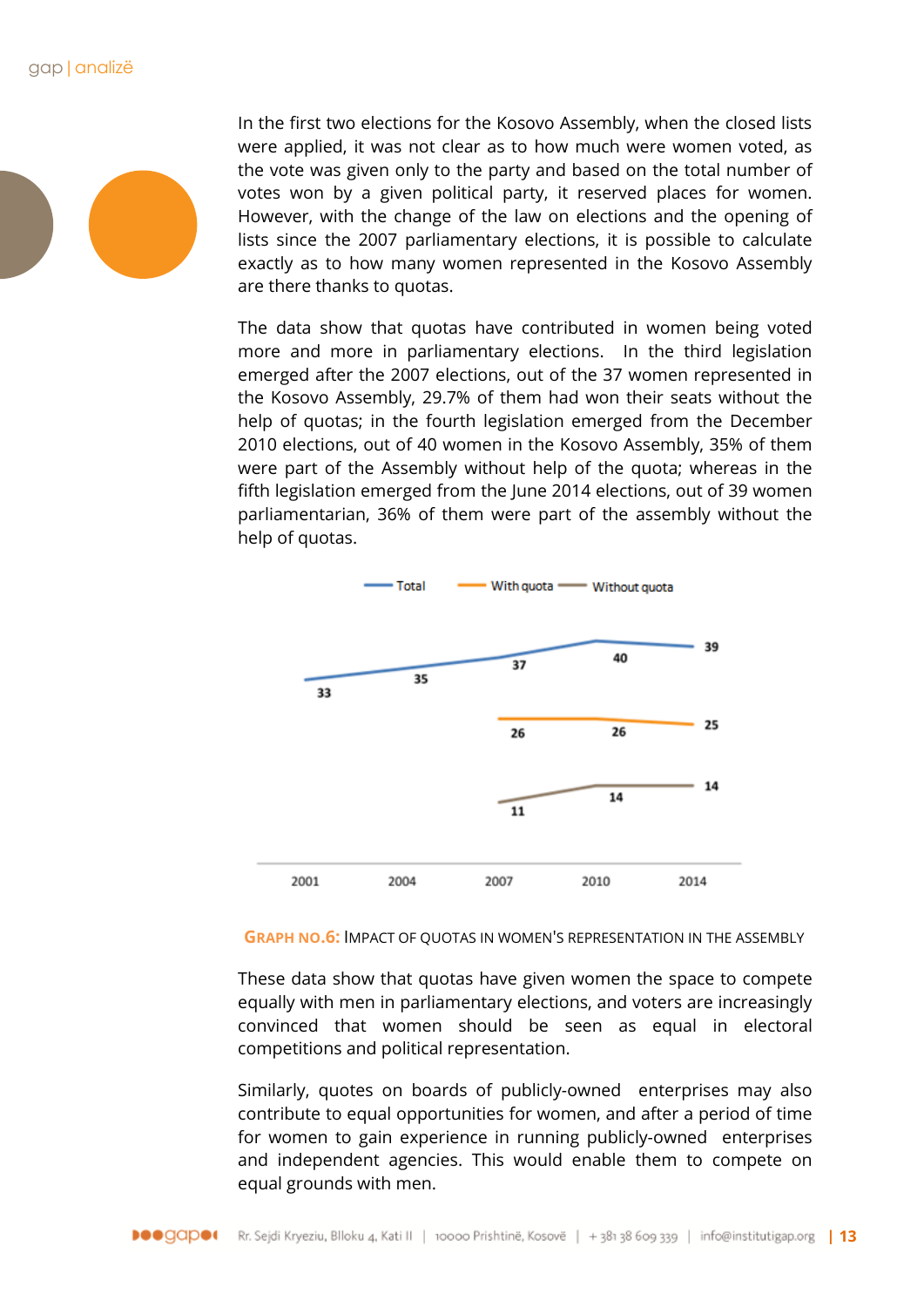

# **Conclusions & Recommendations**

Based on the analysis of the above elements, we can draw some conclusions and recommendations.

### **Conclusions:**

- Representation of women on boards of publicly-owned enterprises as well as independent institutions and agencies is very low. The representation of women as chair of boards is also very low when it comes to boards of publicly-owned enterprises and independent institutions and agencies;
- The low number of women on boards has also contributed for the representation of women in managerial positions in publicly-owned enterprises and independent institutions and agencies to be too low;
- A significant number of EU countries have set up a 40% quota for women's representation on boards of publicly-owned enterprises and have drafted codes for achieving this objective;
- The European Commission's directive, which places a quota of 40% on women's representation on boards, has found an immense support by the EU countries;
- A number of studies have confirmed the link between the gender diversity on board and the company's better economic and financial performance;
- Setting the quota for women's representation in the assembly has had an impact and as a result of the quota on the electoral list, more and more women become assembly parliamentarians by receiving more votes than men.

### **Recommendations:**

- The Law on Publicly-owned Enterprises should be supplemented/amended and the quota for representation of women on boards of public enterprises should be set;
- Likewise, laws on the establishment and functioning of independent institutions need to be amended in order to foresee quotas for representation of women on boards of independent institutions;
- The European Commission's directive on setting a quota at 40% should be consulted. In fact, the part of the Law on Publicly-owned Enterprises that talks about the gender representation and quota-setting should be in accordance with this directive;
- Law on Civil Service, which is being supplemented and amendment should contain provisions in the form of a quota for gender representation in institutions that have civil servants;
- Both laws should contain bylaws that address the details of the representation process of women on boards of publicly-owned enterprises and civil service institutions.